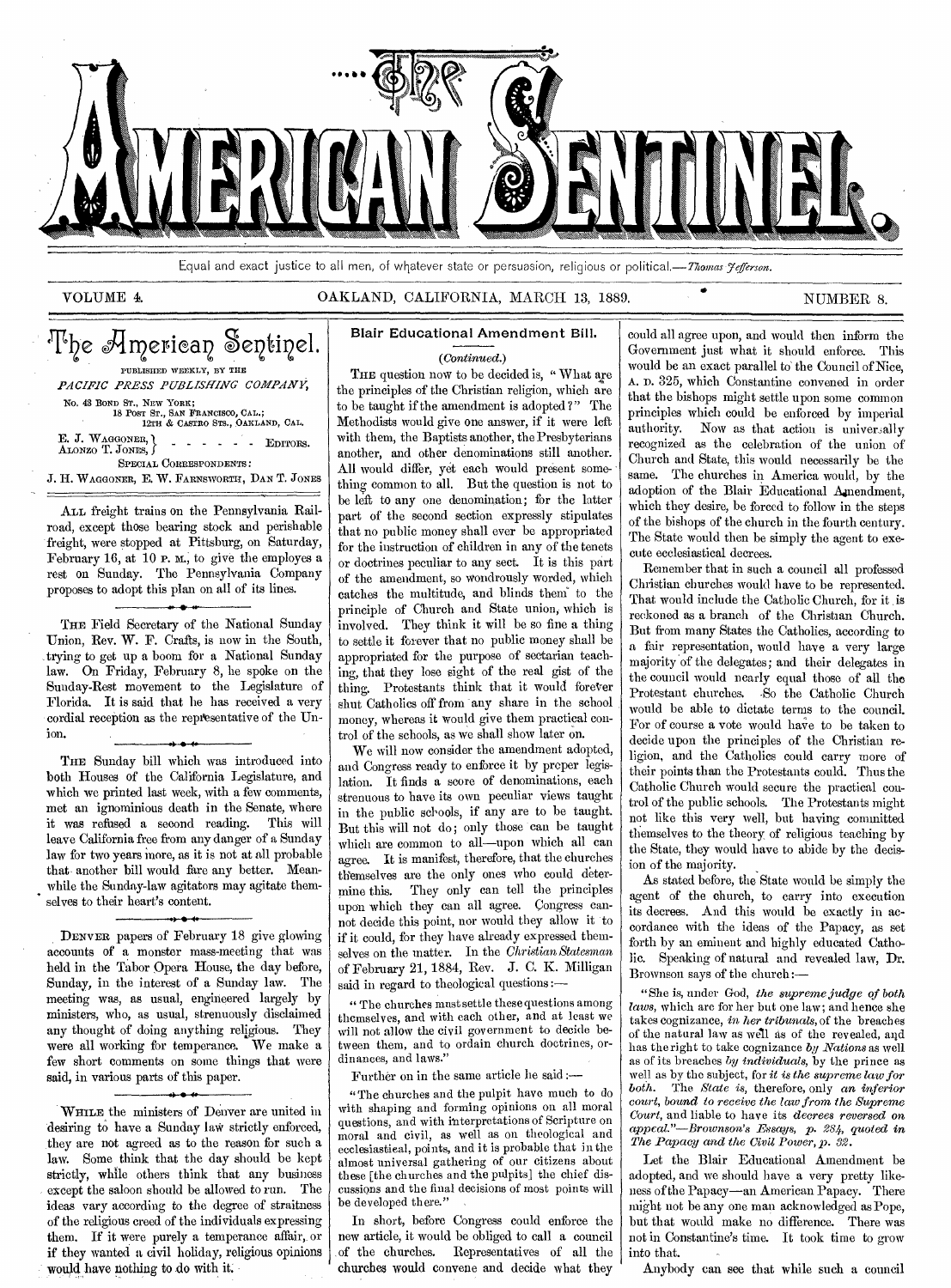would be a nominal union of all the churches, there would be no real union. All would be satisfied with the enunciation of those teachings which were really common to all, while everybody, except those belonging to the sect having the strongest representation in the council, would be dissatisfied. It was just so in the fourth century. Neander says:—

" In fact, however, the manner in which the controversies had been decided by the Council of Nice, could only contain the seeds for new disputes; for there was here no cordial union springing freely, by a natural course of development, out of inward conviction; but a forced and artificial union of men, still widely separated by their different modes of thinking, on a creed which had been imposed on them, and which was differently expounded according to the different doctrinal interests of the several parties."

And just so it would be in this case. Their union would be no real union, but only a confederacy.

But Senator Blair would contend that nothing of this kind could take place, because' he does not intend to have anything but the empty shell of religion taught. Following are the remarks which bear directly upon this question of religion in schools, in the Senator's speech in the Senate, December 21, 1888, made on the occasion of his calling the bill from the table to have it referred to the Committee on Education and Labor :-

"Of course the clause to require instruction to be given those between the ages of six and sixteen years, inclusive, in the common branches of knowledge only, and in virtue, morality, and the principles of the Christian religion, brings up a question much discussed, and upon which the public mind is not settled.

'f It is said that this sort of instruction should be turned over to the clergy, to the churches, to other influences, to the family especially; but we all know, not perhaps mathematically, for we cannot settle it exactly, that there are not far from onethird of the children of this country who never see the inside of a church, and who in their family relations are so unfortunate as to have little, if any, training in the ordinary principles of virtue and morality. If it is indispensable that they have training in these ideas, that these ideas be implanted in the young mind with a view to safe and proper citizenship in the future, the instruction must be given by the public schools dependent on the power of the State. The preservation of the State demands it, and self-preservation is the first law of nature to the State as of individuals.

"In regard to the general principles of the Christian religion, no one but a bigot would think of having introduced into the public schools instruction in any form of sectarianism; but a knowledge of the Christian religion, even if there be no enforcement of those truths upon the Conviction and belief of the child, instruction in those principles, a statement or explanation of what they are, exactly as instruction is given in the principles of arithmetic and geography, and any of the common branches of science, is exceedingly desirable and important for every citizen to possess, whether he applies the principle in his personal conduct or not, because they are the warp and woof, the very fabric of society, of the surroundings in which he lives, the basis of our customs and laws, and of the conduct of life. These general principles are exceedingly essential and important not only to apply in personal conduct, but a knowledge of them should be possessed by anyone who is to enter successfully into the ordinary competitions and relations of life. There never was a great Nation yet which was without an affirmative religious belief and practice—a religion which was the source and aspiration of perhaps the noblest deeds of the people."

The Senator well says that this is a question upon which "the public mind is not settled." May it be long before it becomes settled upon the side which he advocates. As to his argument, we wish to say:-

1. Virtually admitting that the churches are the bodies to teach the principles of the Christian religion, which is true, since they are organized for that purpose and for no other, he would give that work to schools supported by. the State. Thus he would have the schools do the work of the churches. He would have the State support the work of the church, only that work would be done in the school-houses instead of in the church buildings. But it makes no difference where the work is done, whether in the churches, the schoolhouses, or in the woods ; when the State carries on the work of the church, you have simply a State church. That is all there is of it. The State, under the working of the Blair amendment, will be a grand church school.

"2. This amendment, according to Senator Blair's explanation—and he ought to know, for he made it—puts the State not only in the place of the parent, but above the parent. Take his argument that the State must educate the children •in religion, because so many of them never go to church. Now suppose the case of an infidel, or of a man who strongly dissents from the decree of the council. He refuses to send his children to a school where they will be taught what he believes to be error. And then the State must necessarily, in the discharge of its duty as laid down by Mr. Blair, take that child away from its parents, and plake it where it can be educated in the religion of the State. Protestants have been justly indignant when such things have been done in countries where Catholicism was the religion of the State. Read the account given by Dowling (" History of Romanism," pp. 794-800) of the abduction of the boy Edgar Mortara, whose parents, being Jews, naturally wanted to educate him in their own religion, but who was abducted, and brought up as a Catholic. That very thing might, and almost undoubtedly would be, repeated in this country if the Blair Educational Amendment were adopted. This again marks it as a measure that would make this country a likeness of Papal governments. E. J. W. .<br>. . . . .

THE Denver *Republican* states that a bill has passed the Colorado Senate providing that no one shall be compelled to observe Sunday as a day of rest, who makes it a practice to observe some other day, and says that the bill should be killed as a matter of course. We don't have any faith in exemption clauses, but the *Republican's* position shows how utterly regardless of the rights of workingmen those are who clamor for Sunday legislation. Here is the situation: Without any Sunday law every workingman is free to work or to refuse to work, whenever he wishes. No one can force him to work on Sunday; and if it be true, as it is claimed, that the great majority of workingmen want Sunday as a day of rest, then there would be very little danger of his losing his place. If the most of the workingmen want to rest on Sunday, then they have thematter in their own hands, and need no laws. This does no injustice to anybody, and leaves those free to work on Sunday who must work on that day in order to get in the six days which are theirs by divine right.

On the other hand, as soon as the Sunday law is passed and enforced, a good many workingmen are thrown out of employment, forced to quit work to gratify nothing but religious bigotry. For no matter how much they seek to evade it, the fact is that it is only at the instigation of the ministers and the church people that Sunday legislation is sought. If it were not for the fact that the intolerance of the thing has been shown up so much, there would be no pretense of any other basis for a Sunday law than that of religious 'obligation. Next week We intend to show, from the testimony of the prime movers in this Sunday business, that all other reasons that are given for Sunday legislation are simply feints, to divert the minds of different classes of people from the real spirit of the movement.

#### A Practical Lesson.

IN the *Christian Statesman* of January 10, National Reform Secretary R. C. Wylie draws a practical lesson from the late election, for the benefit of the Prohibition party. He says that at the Indianapolis Convention the watch-word was, "A million votes for Fisk !" and that the Prohibition party were certain that Fisk and Brooks would receive " a million votes ;" and, that even the least sanguine would not put it below half a million. But the returns show that only about 250,000 votes were cast for the Prohibition nominees. Now the lesson which Mr. Wylie wants the Prohibition party to learn is, Why this great falling off between the estimate and the reality? The reason of this, he claims, is that the Prohibition party failed to acknowledge the authority of Christ and his law in their party platform. He says that two delegations, one from the Woman's Christian Temperance Union and the other from the National Reform Association, went to Indianapolis to urge upon the Prohibition Convention this very acknowledgment; that these delegations presented their cause, both in the convention and to the platform committee; but that instead of acknowledging Christ as the Nation's ruler, they actually left out the reference to his law, which they had put into the platform of 1884. Hence their loss of the great number of votes. Therefore, he says:—

" The first lesson for the Prohibitionists to learn is that the way to the White House is not made so short and easy as they supposed by ignoring Christ and his law."

Whether the Prohibition party will consider itself instructed by such a lesson as this, we do - not know. But it seems that the National Reformers are becoming quite familiar with the use of their idea of the Saviour as a "divine politi- • cian," when they can attribute the loss of 750,000 expected votes to His judgment upon a party for not being recognized in their political platform. If they would study the Saviour's word more, they would find there the statement that, "God sent not his Son into the world to condemn the world; but that the world through him might be saved." • • • •

### Against the Sunday-Rest Bill.

THE San Francisco *Examiner* of February 22 contained the following dispatch sent from Washington the day before :—

" In the House of Representatives, Representative O'Donnell, presented to-day an enormous petition against the Sunday-Rest bill, which bears the signatures of 230,000 Seventh-day Adventists, in all parts of the country."

That humble body known as Seventh-day Adventists must wonder 'how it has grown in one year from 25,000 to 230,000; for the last Year Book of that denomination gave its membership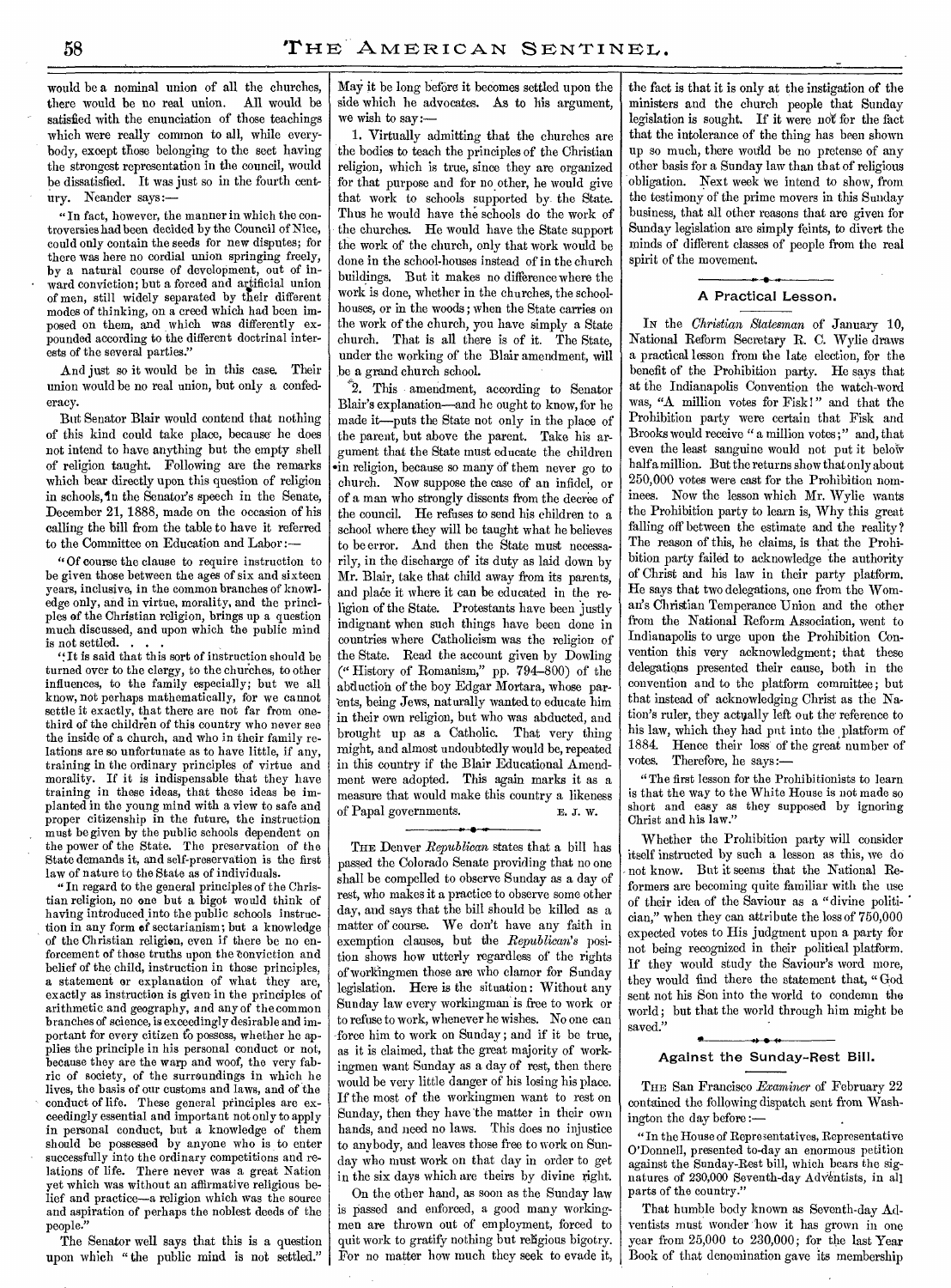at 25,841 in ilhe United States. The *Examiner*  reporter has given them more than 200,000 members that do not belong to them.

But the *Examiner* is not entirely wrong, for a great number of petitions against the Sunday-Rest bill have been presented to Congress. Over 250,- 000 signatures have been secured ; and the fact that there are not more than one-tenth of that number of Seventh-day Adventists in the United States, shows that the opposition to Sunday laws is not sectarian. It shows that there are many people in this country who believe in civil and religious liberty.

Another thing should be remembered in this connection, and that is, that none of the signatures to the petitions are by proxy, nor are they what are known among Sunday-law advocates as "representative signatures." Every signature on those petitions represents an individual. More than this, every signature indicates that some adult person has with his own hand signed the remonstrance.

Of the more than 250,000 signatures that have 'ken obtained, more than 36,000 have been obtained in California. We know one man who has secured the signatures of more than 1,300 *voters* in a single California town of about 7,000 inhabitants. It may be added that there are not fifty Seventh-day Adventists in that town, counting women and children.

But there are more than 250,000 adults who are opposed to the Sunday-Rest bill. In many places no effort whatever has been made to secure signatures to the petition against it, and nothing whatever was done until within the last three months. The records show that nothing like this number of individual signatures has been secured for the petitions in favor of the bill.

## Only the Name, Not the Power.

A CORRESPONDENT of the *Carrier Dove* says :—

"1 say it in all seriousness, there is no name under heaven, the power of which we as a progressive people have greater reason to fear, than the name of Jesus, as used by religious people. It is the rallying-cry under which they are striving to unite Church and State; the claim is that he shall be the ruler of, not only this, but all Nations; the Sabbath bill is being backed by the power of Jesus' name, and step by step we are thus being deprived of our liberties."

This is only one of the things that the National Reformers and their allies are responsible for; but this is enough to stamp their whole scheme as antichristian. While they profess that theirs is a Christian movement, there is nothing else in the world that is doing so much to bring Christianity into disrepute. Just as the false Christianity of the Roman Catholic Church, which was accepted as true Christianity, was responsible for the infidelity of Paine and Voltaire, so this professed National Reform, which will be taken by many as being just what it pretends to be,—an exhibition of real Christianity,—will disgust many with the very name of Christ and Christianity.

We can tell our neighbor that although the *name* of Jesus is used very often by these wouldbe reformers, "the *power* of Jesus' name" is altogether wanting. It matters not how much they may claim that he is to'be king of this Nation, he himself has declared, "My kingdom is not of this world." The *power* of Jesus' name has never been exercised except for the benefit of the human race; but the mere name, the sound, has been used to back up crimes that would almost make

a demon blush. It was the *power* of his name that healed the sick and raised the dead, in the days of the apostles. When, however, the sons of one Sceva, a Jew, thought to accomplish the same Wonders that the apostle did, by calling the *name*  of Jesus over one possessed with a devil, the demon overcame them, and drove them from the house naked and wounded, proving to them that the name of Jesus without the power could accomplish nothing towards diminishing the woes of the world. National Reformers should learn a lesson from the seven sons of Sceva.

The "power of Jesus' name" has done more than to raise the dead; it has enabled men to resist the strivings of appetite and passion, has delivered them from the bondage of vice and sin, so that they have stood free men, pure and clean, changed so greatly as scarcely to be able to recognize themselves. The *power* of the name of Jesus can and does diminish sin; but nobody can apply that power but Jesus himself. When men attempt to diminish sin by law, using the *name*  of Jesus, they will find that they only increase it. Jesus does not have any vicegerents in this world, and his reign is a reign of love. National Reform Christianity is of the kind described by the apostle Paul, when he says that in the last days men shall be "lovers of their own selves;" etc., "having a *form* of godliness, but denying the power thereof." From such we are exhorted to "turn away."  $E. J. W.$ 

#### The Sunday Petition Socialistic.

A GOOD deal of effort is being made, especially by certain preachers, to discredit the opposition of the SENTINEL to the Blair Bill by classing us with Socialists. There probably are some Socialists who are opposed to the bill; but though the Socialists should oppose what the SENTINEL opposes, that does not make the SENTINEL a Socialistic journal. It is not a sufficient answer to our opposition to say that certain other classes oppose the bill. We know that the principles which underlie our opposition to the Blair bill are not Socialistic. We also know that the principles upon which the bill is advocated, and by which the support of certain classes is gained, *are essentially Socialistic.* This we propose to prove.

Much has been made of the petition of the Knights of Labor. But the Knights of Labor never took any such step except at the solicitation of Doctor Crafts. The Blair bill had been scarcely introduced before Mr. Crafts made a trip to Chicago and other cities, soliciting the support of the Knights of Labor. Instead of their petitioning for a Sunday law, the object of it had to be explained, and objections answered before they could even be brought to support it. The object of the petition for the Blair bill was explained by Dr. Crafts to the Central Labor Union of New York, and its indorsement secured. Central Labor Union embraces a number of labor organizations, and the *Christian Union* declares the Central Labor Union to be. a " radically Socialistic" organization. This, in itself, would not be particularly significant were it not for the fact that the arguments which Dr. Crafts presents to these organizations to gain their support are entirely Socialistic. Nor are these confined to Dr. Crafts. Other leaders of the movement also advocate the same principles.

Dr. Crafts went to the General Assembly of the Knights of Labor at Indianapolis last November to get the delegates there to indorse the petition for the passage of the Blair Sunday bill. A report of his speech was printed in the *Journal of United Labor,* the official journal of the Knights of Labor of America, Thursday, November 29, 1888. He said to them there

" Having carefully read and re-read your 'declaration of principles' and your 'constitution,' and having watched with interest the brave yet conservative shots of your *Powderly* at intemperance and other great evils, I have found myself so closely in accord with you that I have almost decided to become a Knight of Labor myself. If I do not it will be only because I believe I can advance your 'principles' better as an outside ally."

The following question was asked by one of the Knights:—

" Would it not be the best way to stop Sunday trains to have the Government own and control the railroads altogether, as the Knights advocate ?"

Dr. Crafts answered: "I believe in that. Perhaps the best way to begin the discussion of Government control for seven days per week is to discuss this bill for Government control on one day. If the railroads refuse the little we now ask, the people will be the more ready to take control altogether."

The Knights of Labor advocate the doctrine that the Government shall take control of all the railroads in the country, and hire all the idle men in the country at regular railroad wages, and run the roads, as it now runs the Post-office Department, without reference to the question whether anything is made or lost by the Government. This is what gave rise to the above question. Dr. Crafts proposes to play into the hands of that kind of an element by making the bid for their support, that if they will help the Sunday workers get Government control of the railroads one day in the week, then the Sunday-law workers will help the Knights to get Government control every day in the week. Another question that was discussed both there and at the Convention of Locomotive Engineers at Richmond, Va., was the following:—

" Will not one day less work per week mean one-seventh less wages?"

The response to this was as follows :—

"As much railroad work as is done in seven days can be done in six days, and done better, because of the better condition of the men. And on this ground the engineers would be sustained in demanding, and if necessary compelling, the railroad company, to so re-adjust the pay schedule that the men will be paid as much as at present.'

That is to *say,* that Dr. Crafts and the Sunday-law workers propose to stand in with the laboring men to compel employers to pay seven days' wages for six days' work. This is made certain by the following petition to the State Legislatures, which is being circulated everywhere with the petition for the Blair bill:—

"*To the State Senate (or House):—The* undersigned earnestly petition your honorable body to pass a bill forbidding anyone to hire another, or to be hired for more than six days in any week; except in domestic service, and the care of the sick; in order that those whom law or custom permits to work on Sunday may be protected in their right to some other weekly rest-day, and in their right to a week's wages for six days' work."

Now a week consists of seven days. A week's wages for six days' work is seven days' wages for six days' work. This petition asks the Legislatures of all the States to pass a law protecting employes in their *right* to seven days' wages for six days' work. No man in this world has any right to seven days' wages for six days' work. If he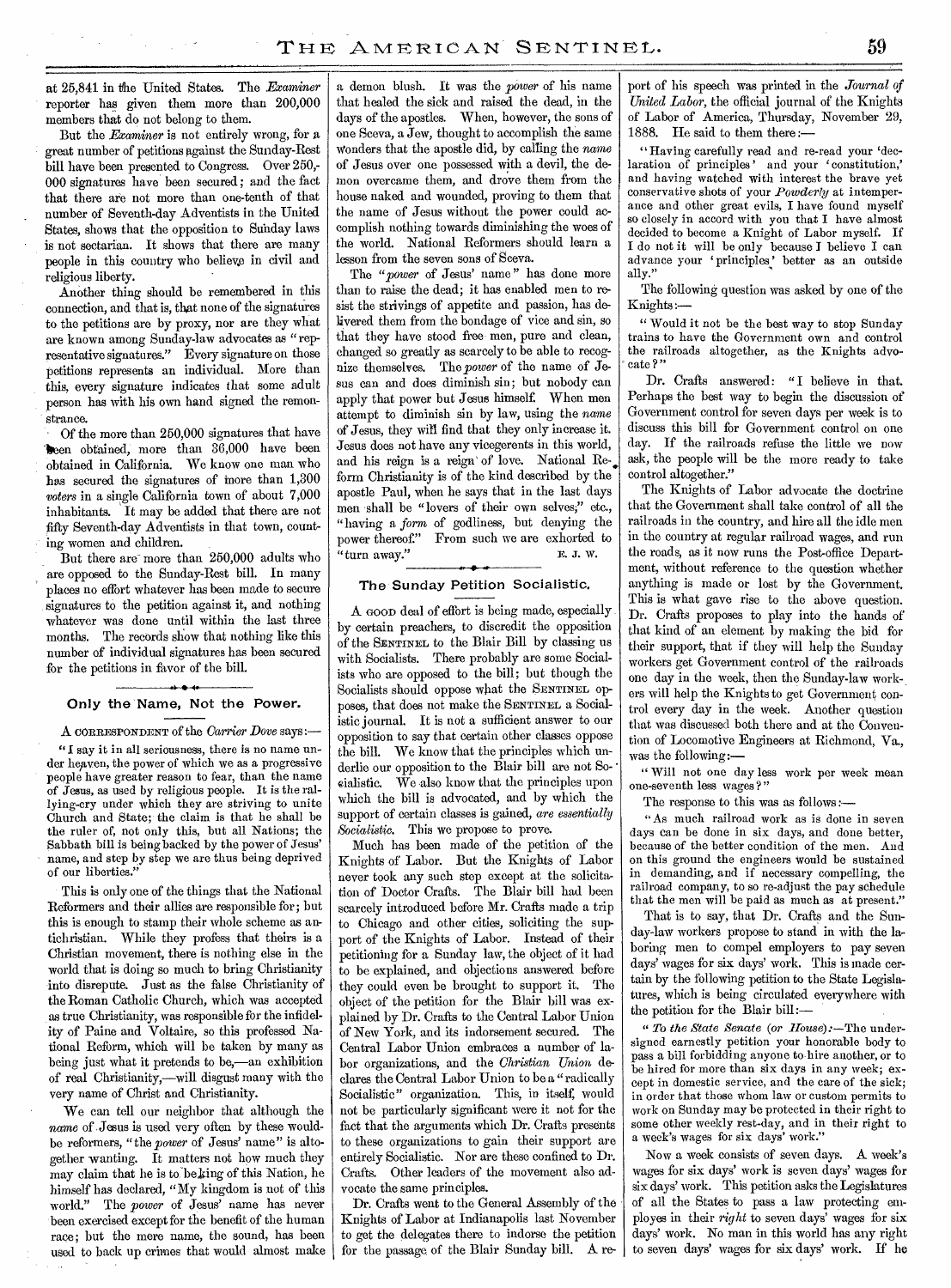has a right to seven days' wages for six days' work, then he has an equal right to six days' wages for five days' work; and to five days' wages for four days' work; and to four days' wages for three days' work; to three days' wages for two days' work ; to two days' wages for one day's work ; and to one day's wages for no work at all. This is precisely what the proposition amounts to. For in proposing to pay seven days' wages for six days' work, it does propose to pay one day's wages for no work. But if a man is entitled to one day's wages for doing nothing, why stop with one day? Why not go on and pay him full wages every day for doing nothing?

But it may be argued that we have misinterpreted the meaning of the petition; that, as it asks that nobody be allowed to hire another for more than six days of any week, it may mean only that six days are to compose a week; and that it is a week's wages of six days only that is to be paid for six days' work. That is *not* the meaning of the petition. It is not the intention of those who are gaining the support of the Knights of Labor by inventing and circulating the petition. At the hearing on the Sunday bill before the United States Senate Committee on Education and Labor, December 13, 1888, Dr. George Elliott, pastor of the Foundry Methodist Church, Washington City, was speaking in favor of the bill. Senator Call asked him this question :—

" Do you propose that Congress shall make provision to pay the people in the employ of the Government who are exempted on Sunday, for Sunday work?"

*Mr. Elliott—"* I expect you to give them adequate compensation."

*Senator Call—"Do* you propose that the same amount shall be paid for six days' work as for seven?"

*Mr. Elliott—"I* do; for the reason that we believe these employes can do all the work that is to be done in six days. And if they do all the work, they ought to have all the pay.'

There it is in plain, unmistakable words, that they deliberately propose to have laws, State and National, which shall compel employers to pay seven days' wages for six days' work. This is sheer Socialism; it is the very essence of Socialism. No wonder they gained the unanimous indorsement of the Convention of the Knights of Labor, and of the Locomotive Engineers, and the Socialistic Labor Union of New York City, by proposing to pay them good wages for doing nothing.

But this is not all. The Knights of Labor not only accept the proposition, but they carry it farther, and logically too. This principle has been advocated for some time by the Knights of Labor in demanding ten hours' pay for eight hours' work, virtually two, hours' pay for doing nothing. The *Christian Union* and the *Catholic Review* propose to help the workingmen secure their demanded eight-hour law, and then have the workingmen help to get the six-day law by forbidding all work on Sunday. Dr. Crafts and Dr. Elliott go a step farther, and propose to secure the support of the workingmen by having laws enacted compelling employers to pay them full wages on Sunday for doing nothing. But the Knights of Labor do not propose to stop with this. The same copy of the *Journal of United Labor* which contained Dr. Crafts's speech, contained the following in an editorial upon this point :—

" Why should not such a law be enacted? All the work now performed each week could easily be accomplished in five days of eight hours each if employment were given to the host of willing idle men who are now walking the streets. It is a crime to force one portion of a community to kill themselves by overwork, while another portion of the same people are suffering from privation and hunger, with no opportunity to labor. The speech of the Rev. Mr. Crafts, published elsewhere, furnishes an abundance of argument as to why such a law should be put in force."

So when the Sunday-law advocates propose to pay a week's wages for six days' work of eight hours each, because all the work can be done in six days that is now done in seven, then the Knights of Labor propose to have a week's wages for five days' work, because, by employing all the idle men, all the work that is now done in seven days can be done in five. And as Dr. Elliott has said, "If they do all the work, they ought to have all the pay." But if a week's wages are to be paid for five days' work of eight hours each, that is to say, if two days' wages can rightly be paid for no work at all, why should the thing be stopped there? If the Government is to take control of the railroads all the time in order to pay two days' wages for doing nothing, and if the States are to enact laws compelling employers to pay employes two days' wages for doing nothing, then why shall not the Government, both State and National, take possession of everything, and pay the laboring men full wages all the time for doing nothing? For if men have the right to one day's wages for no work, where is the limit to the exercise of that right? The fact of the matter is that there is no limit. If a man is entitled to wages for doing nothing part of the time, he is entitled to wages for doing nothing all the time. And the principle upon which Dr. Crafts and his other Sunday-law *confreres* gain the support of the workingmen to the Blair Sunday bill is nothing at all but the principle of downright Socialism.

NOTE.—The statement of the *Christian Union*  referred to above is as follows :—

"It is very clear that if our Sabbath is to be preserved at all—and we are sanguine of its pres ervation—the non-religious sentiment of the coun*try must be brought in to re-inforce the religious demand* for Sabbath rest, and it is increasingly evident that this is entirely practicable. And, curiously, what renders this practicable is that horrid ' Socialism ' which keeps some good people lying awake o' nights in fear and trembling. One of the Sabbath Committee in Philadelphia is, indeed, represented as relying 'upon the law of the Sabbath as promulgated by the Creator.' But the majority of Americans, including large proportions of those who are most desirous of preserving the Sabbath, will never consent to see a purely religious obligation enforced by civil penalties. On the other hand, pure individualism affords an entirely adequate legal basis for anything like adequate Sabbath legislation. . . Modern, and, if our readers please so to regard it, Socialistic political economy  $\dots$  holds that the community<br>has a right to act as a unit:  $\dots$  it has a right has a right to act as a unit ;  $\ldots$ . to fix upon a legal holiday or an eight-hour standard for the normal labor day—if it judge this best. In short, no eight-hour man can consistently deny the right of society to maintain a Sabbath by legal provisions; and . . . no advocate of Sabbath laws, unless he maintains the right of the State to establish a purely religious observance, can consistently deny the right of the community to fix a normal labor day; . . . and *Christian Socialism finds a place for both."* 

The statement of the *Catholic Review,* also referred to, is as follows:—

"The time is near at hand when those who have so warmly advocated eight hours as a workman's day will find it necessary to agitate for six days as a workman's week. If the labor organizations

are really anxious for an issue on which they can have the help of the vast majority of the American people, let them take up this of Sunday labor. They will find enormous obstacles to contend with in the widespread avarice of the non-Catholic workingmen as well as of the capitalists. If the limit of a day's labor to eight hours is calculated to restrain the overproduction to which they object, the cessation of Sunday labor, which is now carried on to an extent enormously in excess of what the general public is disposed to believe, would exercise a still further restraint in this direction." **A. T. J.** 

#### What Does It Mean ?

WHAT means the introduction of a Sunday bill and a resolution for a change of the Constitution by Senator Blair, so as to secure certain religious observances, and the first and second reading of that bill in the Senate without a dissenting vote ?

What means the petition favoring the passage of the bill circulated in our streets and the presentation of the names of 5,000,000 petitioners by the National Reform Association, the Evangel. ical Alliance, and the W. C. T. U., for the enactment of those laws?

What means the invitation to the Catholic Church, by the National Reform League, to cooperate in these measures?

What means the command of Pope Leo XIII., that all Catholics should do all in their power to cause the constitutions of States and legislation to be modeled on the principle of the true church?

What means Cardinal Gibbons, a prominent Catholic, being taken as an exponent of 7,200,000 Catholics in favor of the'proposed measures?

Does it not mean a gigantic conspiracy to revolutionize our Government, and in its stead to establish a theocracy, or ecclesiastical Govern*ment?—Alexandria (Minn.), Post.*  .*-.*..

#### False Religion Not Incompatible with Good Citizenship.

IT is possible that a religion may be at variance with common sense and with the word of God, and yet so far as civil society is concerned, be perfectly harmless. For instance, some may believe that the body and blood of Christ are, in contradiction to their senses, *verily and indeed* taken by the faithful in the Lord's Supper, and yet be as temperate, upright and beneficent as their neighbors who believe that the bread and wine in that ordinance are merely symbols of the body and blood of Christ. Again, some may be pleased to have other gods besides Jehovah, the living and true God, in opposition to the first precept of the decalogue; and some may go a step further, and have pictures and images of God, in defiance of the second, and yet be as good citizens as the most rigid Unitarians, or the most orthodox Calvinists. Probably some of my readers begin to think that this is carrying toleration too far, and that the writer is criminally indifferent to the honor of God; and yet, perhaps, there is not one of all these who is not in the daily habit of breaking the third commandment, by taking the sacred name in vain!

"Religion is the cause of God, and it is at our peril that we neglect to support it." And does it follow, that we are to support it by whatever means the devil, or his emissaries; may suggest? If we make a distinction between what is divine and what is.human, we ought much more to distinguish between what is divine, and what is infernal. Do we serve God, that God who is good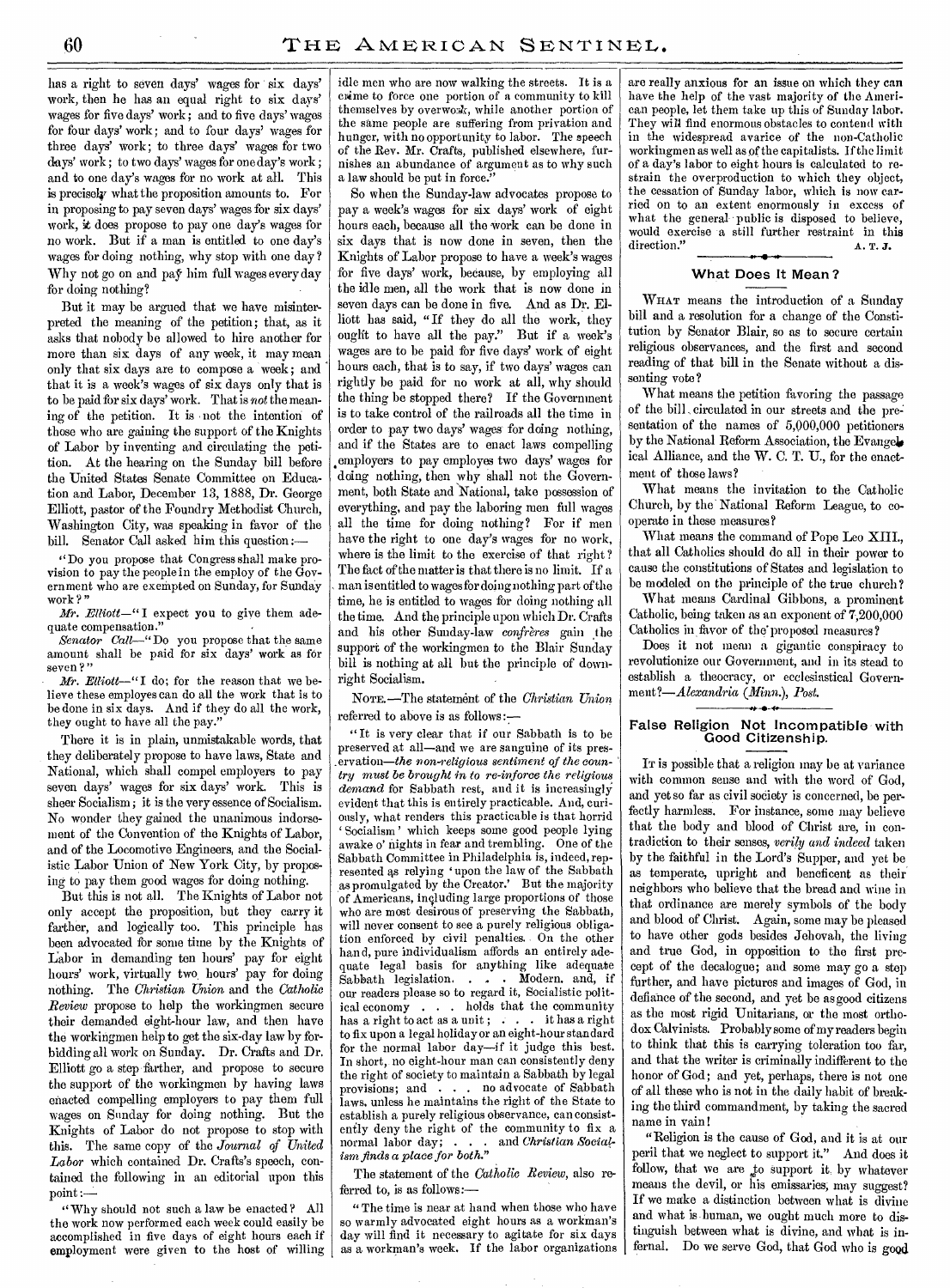to all, and whose tender mercy is over all his works—who, when he was importuned to reveal his glory, declared himself the Lord, the Lord God, merciful and gracious, slow to anger, and abundant in goodness and truth; that God, all Whose perfections are but different forms of love by making him guilty of a religion, dark and lowering as a thunder-storm, which blasts and desolates the earth as it advances? Can this be that religion which was ushered into the world with "glory to God in the highest; peace on earth ; and good-will towards men"? Granted, "genuine religion is the cause of God ;" and this great truth furnishes many arguments against every species of persecution.

"Is, then, every ridiculous vagary on which the human mind may light, to be tolerated in religion?" Why not? Considered in a political point of view, there is not a worse, in a religious point of view, not a more absurd, vagary than intolerance ; and the, tendency of intolerance, to give consistence and perpetuity to the fleeting shades of mental weakness, may be received as a good *cirgumentum ad hominem,* by those who think it may be employed to promote truth and uniformity.--- *Clarke's History of Intolerance*.

## Upon What It Is Founded.

"THE Sabbath," says the *Lutheran Observer, "is* founded upon the constitution of man. It was ordained at the creation to supply his physical and moral wants, not . only during his state of innocence in Eden, but also after the fall and when scattered over the face of the earth. Demanded by the well-being of the family, its institution immediately succeeded that of marriage; and promotive *of* the best interests of Nations, it was enacted as a civil statute, and enforced by moral and legal sanctions, as well as by disciplinary. chastisements."

So far as physical rest is concerned, one day is just as good as another, and very many people manage to get along very well without any stated day of rest at all. But the matter of physical rest is dwelt upon so much for the reason that to say aught of the memorial character of the Sabbath is to call attention at once to the fact that the day generally observed as the Sabbath has no claims whatever to be regarded as such. The Sabbath was ordained primarily as the memorial of creation, and in this respect no other day can possibly take its place.

But the evident intent of the *Observer's* remarks is to show that Sunday keeping ought to be enforced by law; and on the surface there is a degree of plausibility in the theory, for under the Jewish theocracy Sabbath keeping was enforced by legal sanctions, but so was the worship of God. Concerning the day of atonement we read: "For whatsoever soul it be that shall not be afflicted in that same day, he shall be cut off from among his people." Lev. 23: 29. But does the *Observer*  think that people should now be put to death for failing to worship God according to his appointment? If not, why not? Certainly no reason can be urged against the one which could not be with equal force against the other.

If, however, such penalties were inflicted in these days, who would decide when they should be inflicted, and upon whom they should be inflicted? Manifestly the strongest party. In Catholic countries Protestants would be punished for alleged violation of the divine law, while in Protestant countries Romanists would suffer like

penalties for not doing the same things. And not only so, but the various sects of Protestants would war among themselves, each invoking the powers of the law against the other, all fully believing they were doing GOd's service. Does not the *Observer* know that invoking the legal enforcement of any religious duty upon which men differ; as, for instance, the binding obligation of the seventh or the first days of the week, and making this or any other religious question a matter of law, is to empower men to decide what is the true faith? Can we afford to do it in this country?

## Sunday Legislation in Illinois.

-A BILL was introduced in the House of the Illinois Legislature January 25, which is another evidence of the drift toward enforcing religious beliefs by civil law. Notwithstanding the fact that the constitution of Illinois provides for the "free exercise and enjoyment of religious professions and worship, without discrimination," these apostles of church and State want to compel, contrary to the supreme law of the State, the observance of a religious institution. Following are the first two sections of the bill:—

" SECTION 1. *Be it enacted by the people of the State of Illinois, represented in the General Assembly,* That whoever shall keep open on Sunday any shop, store, factory, or other public place, for the manufacture, or preparation, or packing, or sale, or other disposition of any goods, wares, or merchandise, except as in this act expressly provided, shall be deemed guilty of a high misdemeanor, and upon conviction thereof shall be fined in a sum not less than fifty, nor more than five hundred dollars, for each offense, and shall be committed to the common jail, till the fines and costs are paid.

"SECTION 2. Whoever shall procure, or permit to be employed in any secular business on Sunday in any of the places mentioned in section 1 of this act, any clerk, workman, or other person, except as in this act expressly permitted, shall be deemed guilty of a like misdemeanor, and shall suffer the like penalty as is prescribed in the foregoing section."

These sections prohibit only a certain class of labor. However, the mover of the bill says privately that it does not cover all they want. But if they make the bill too sweeping on the start, they fear it will be defeated; and he thinks that half a loaf is better than no bread. This will prove a stepping-stone toward getting stronger legislation in the future in favor of Sunday. True to the watchword of Sunday-law advocates, the standard of the ideal Puritan Sunday is erected in the background, and they try to lead us on cautiously, step by step, till we shall be hemmed in on all sides, and the only thing allowable on Sunday will be to go to church to listen to the lengthy disquisition of some prosy divine. But even as an initiatory measure, on the class the bill touches, it imposes a fine that would soon use up a small fortune. The author of the bill frankly stated to me that it was intended to protect the religious interests of Sunday. It seems strange to hear men talk of imposing such fines if we refuse to observe in sacred style a dogma of disputed origin in the Christian church. Think of it! from fifty to five hundred dollars! Would it not be well before making such laws in favor of what he thinks to be the Christian religion, to examine the records to see if the Author of the Christian religion would be in harmony with such action ?

According to these sections of the bill, the offender "shall be deemed guilty of *high* misdemeanor." The criminal code of the Illinois statutes divides offenses into " felonies," " misdemeanors,"

and "infainous crimes," but I do not find anything referring "to *high* misdemeanor." In view of the fact that this is only a "stepping-stone "to the legislation they want in favor of Sunday, I suppose it was deemed unwise to call a violation of this act either "felony" or "infamous crimes." And yet the simple term of " misdemeanor " in the statutes is not strong enough, so the term " high misdemeanor " must be used. The " Library of Universal Knowledge " defines " *high* misdemeanor" as " an offense short of, but closely bordering on, treason." And in the Articles of Confederation between the original thirteen States (Art. 4) we have the expression, " If any person guilty of or charged with treason, felony, or other high misdemeanor," etc., thus associating " high misdemeanor" with treason and felony. Fellow-citizens, are we ready to be classed with those guilty of the infamous crime of *treason* just because we choose to dissent from the idea of observing a religious institution, no matter whether we are conscientious about it or not? God does not in the Christian dispensation delegate to anyone the authority to inflict temporal punishment on the violators of his law. Would it not be well for these would-be defenders of the Christian religion to be more moderate in their proposed enactments ? The third section is as follows :—

" SECTION 3. This act shall not apply to the printing or circulation of newspapers, nor to the sale of medicine, nor to the delivery of milk, nor to the running of railroad or street-cars, or other means for the necessary transportation of the people for all lawful purposes, nor to the circulation of proper books, tracts, or papers, nor to any other work of necessity or charity. In case of any question whether any particular work be a work of necessity or charity, any person may apply to any court having equity jurisdiction, to enjoin the same, and upon such application the question aforesaid shall be determined."

This section very graciously exempts newspaper men, druggists, milkmen, and railroad and street-cars, because, as the father of the bill says, they do not care to have the opposition of these industries at present. After they get the bill passed, they will be able to use it as a lever to get stricter legislation, and stop everything on Sunday. But the worst feature of this section is the loose way in which it leaves works of " necessity or charity." The bill says that " in case of any question whether any particular work be a work of necessity or charity, any person may apply to any court having equity jurisdiction, to enjoin the same, and upon such application the question aforesaid shall be determined." We are here informed that there really are works of necessity and charity. But the only way to find out "in case of any question whether any particular work be a work of necessity or charity" is to go ahead, do the work, and be subject to the caprice of *any person* who wishes to " apply to any court having equity jurisdiction, to enjoin the same," and by a suit at law have the matter determined. Our statutes should be so framed that we may know what is lawful and what is not, without first having to do some deed and be "enjoined," and have a lawsuit in order to ascertain what the law is. Such a law would be expected from a tyrant, but is not becoming to a free people. An article in the special edition of the October SENTINEL, entitled, "The Savor of Tyranny," is to the point here, and we request all our readers who have not a copy of the paper to send and get it. The article is well worth reading and rereading. The bill continues:—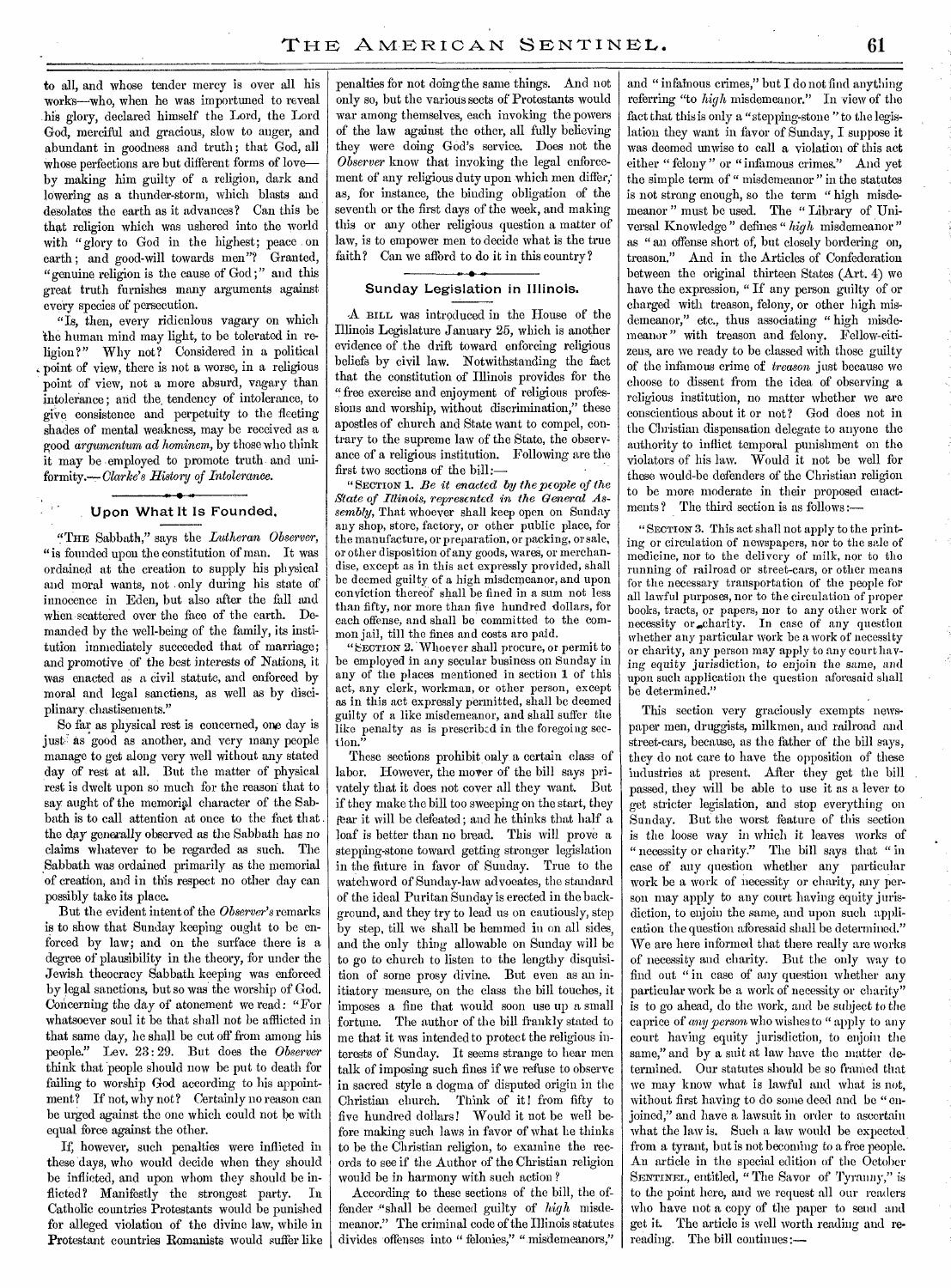" SECTION 4. In addition to the penalties in this act provided, the several remedies hereinafter specified may be had, for any offense described in this act. A fine not exceeding \$200 may be recovered in a common suit, before a justice of the peace or police magistrate commenced by summons in the name of the people of this state, on the relation of any person who may make complaint. Each and every of the offenses described in this act is hereby declared to be a nuisance, and it shall be the duty of all courts of equity in this State upon the proper application, to enjoin and prohibit the same, and no bond shall be required of the complainant in such a case. A bill, or petition for injunction, may be filed, by any person aggrieved, either in his own name, or in the name of the people on his relation."

This section endeavors to provide "remedies." But instead of remedies it furnishes the most unobstructed liberty to those who may desire to show their religious zeal by harassing those who may not desire to observe Sunday so strictly as their Puritan neighbors. Chapter 69, paragraph 9, of the Illinois statutes, under the caption of" Injunctions," reads : "In all other cases [except injunctions to enjoin a judgment], before an injunction shall issue, the complainant shall give bond in such penalty, and upon such condition and with such security as may be required by the court, judge, or master granting or ordering the injunction, *provided* bond need not be required when, for good cause shown, the court, judge, or master is of opinion that the injunction ought to be granted without bond."

This provides that in case a person has an injunction served on him or is enjoined to cease doing anything, the person so enjoining shall be required to give bonds to cover the damage done the defendant, in case the injunction'proves to be unjust. For instance: A man is building a house, and his neighbor concludes that when the structure is up it will prove a damage to him. So he has an injunction issued to have the building stopped. This will necessitate the stoppage of all the hands on the building, and everything in connection with its erection must cease. Anyone can see that this would involve a big expense to the builder. To cover the damage thus accrued, in case the injunction proves to be unjust, the law requires that the complainant shall give bonds.

If such bonds were not required, we should be exposed to the caprice and malice of any unprincipled person who might, to annoy us, keep asking a continuous round of injunctions on the pretext of various " grievances." This would not only be very annoying, but would involve much expense on the part of the person enjoined. But the statute, to prevent such annoyance and injustice, provides that bonds must be given, except in cases where " the couri, judge, or master is of opinion that the injunction ought to be granted without bond." The framer of this Sunday bill would claim, perhaps, that *it* should come under this provision of the statute, thinking that Sunday desecration is so clear an offense as to require no bonds. But he was not so clear on the subject when he Was framing section 3, for there we are left in doubt as to what are works of " necessity or charity." And the only way to find out what such works are is to get *"enjoined"* and go before the court for a decision. Could anything be worse? Leave a law so loose that we can't tell just what it means, and then have the effrontery to presume that an injunction provided by such law was so obvious and palpably clear that the complainant, no matter who, if he be only " aggrieved, " may pray for an injunction without giving bonds !

There are diversities of opinion in regard to works of " necessity or charity," as well as works

of *privilege* among many who observe Sunday; and there is also a respectable class of Christians who do not believe in keeping Sunday at all, but observe the original Sabbath or Saturday. And still outside of these there is a large number who claim the privilege of skepticism in regard to all religious beliefs, and consequently have no conscience upon any sabbath. All of these classes have a right to protection in a civil government, and none should be allowed to set up his conscience as a standard, and compel the rest to come to it. But this bill, if passed, would allow the narrowest-minded zealot in the land to harass with impunity his less enthusiastic neighbor. For, mark you, "any person aggrieved" may file a petition for injunction without giving bond for the same. It will surprise us to learn how easy some persons are "aggrieved" on this subject. When prominent clergymen within the last year of this enlightened nineteenth century will say, *"Nothing outside of the home and the sanctuary is proper recreation for the Sabbath-day,"* and, " *Oh, for* a *breath of the Puritan!"* anyone can see that they are only waiting for such laws as the foregoing to furnish them the unobstructed opportunity of making their ideas and desires felt. The above is only a sample of the kind of legislation that is being asked in so many places in favor of Sunday. Again, fellow-citizens, let me ask, Are you ready to accept such laws and be subject to the intolerance of religious bigots who are even in our enlightened day clamoring for law that they may compel, under pains and penalties, the observance of religious dogmas? The bill closes thus:—

" SECTION 5. Subject to the provisions of this act, and of other laws of this State, all persons may spend Sunday in any orderly and peaceable manner, as they deem proper, and no person shall be prosecuted, harassed, or annoyed under color of this act for anything done on Sunday, which is not prohibited by some law or ordinance, or which is not in its nature offensive and contrary to the peace and good order of society.'

This section would seem to give some privileges after all in advance of the "Puritan Sabbath." But take the bill as a whole, and how much is not prohibited by some law or ordinance? Section three makes everything unlawful on Sunday except circulating books, tracts, and papers, the sale of medicine, the delivery of milk, and the running of railroad and street-cars and "works of necessity or charity;" and we are assured that this law is only an initiatory step toward the stricter legislation that is to follow later on. And while this last section might seem at first to soften the whole bill, yet in reality it is only a blind to lead us into the narrow confines of the ideal of the Puritans.

Even if all were settled in regard to Sunday being the right day to observe as the Sabbath, the -words of' Him who said, "My kingdom is not of this world," would forever forbid us to enforce by civil enactment any religious institution. And with all the history of religious intolerance coming to our minds, are we ready to be drawn into the same thing again? The great clamor at the present time for civil law to enforce religious beliefs and observances, should arouse every American citizen from his feeling of security, and cause him to consider whether he is ready to submit to all the intolerance resultant upon a union of Church and State. A. O. TAIT. Church and State. «

CONGRESS shall make no law respecting an establishment of religion or prohibiting the free exercise thereof— U. *S. Constitution.* 

THE Denver *Republican* says: "The State names Sunday as a day of rest by the same power that it names the Fourth of July as a legal holiday." Then why does the State treat Sunday so much differently from the Fourth of July ? It compels people to rest on Sunday, whether they want to or not, but it leaves them free to do just as they please on the Fourth of July. Anybody can see that it is not the exercise of the same power in each case. There is all the difference in the world. No one complains that Sunday is made a legal holiday, although it commemorates nothing in connection with the State; but the Sunday-law people are not satisfied with that. They do not want it made such a holiday as the Fourth of July. Just let somebody introduce a bill into Congress, providing that everybody should celebrate the Fourth of July in a certain way, and that nobody should do any work upon it, and there would be a protest against such unjust interference with people's rights. Much as we honor the Declaration of Independence, such an act as that would show that the principles of the Declaration of Independence had been forgotten, and so will a Sunday law. There is not one point in common between Sunday and the Fourth of July; and when the advocates of a Sunday law mention the. National holiday as a precedent for Sunday legislation, they but make emphatic the fact that there is a feature in their work from which they would fain attract attention.

THE Rev. S. M. Johnson, a Presbyterian pastor in Denver, spoke on Sunday, February 17, on the Sunday-closing movement, and in his discourse said:—

" If we were to distinguish, we would say that it is unskilled laborers with whom the Sunday saloon has much to do. Many of them are employed as shovelers and diggers on the streets. They take a ten-cent lodging. It is good enough during the week, when the day is spent in hard work, and the men go to their rooms to sleep. But a ten-cent lodging is quite dreary when 'Sunday comes. How will they spend the day? Go to Trinity to hear the great organ ? But how many churches in Denver would be inviting to those men ? Go to the Y. M. C. A. rooms? But they are too finely furnished to be home-like to such men. Where then? What other doors are open? The saloon doors.

That is all true; but whose fault is it? . One of the proofs which Christ gave that he was the Christ was that he preached the gospel to the poor. But here we find a 'professed follower of Christ pleading for a civil law to keep the poor back from that to which the unchristlike position of professed Christian workers has driven them. They want the State to do for these people that which they ought to do, but are not willing to do. We commend to them the words quoted in another part of this paper from the Catholic American. *Catholic American.* 

IN his essay on "Southey's Colloquies," Lord Macaulay said

" The ark of God was never taken till it was surrounded by the arms of earthly defenders. In captivity, its sanctity was sufficient to vindicate it from insult, and to lay the hostile fiend prostrate on the threshold of his own temple. The real security of Christianity is to be found in its own benevolent morality, in its exquisite adaptation to the human heart, in the facility with which its scheme accommodates itself to the capacity of every human intellect, in the consolation which it brings to the house of mourning, in the light with which it brightens the great mystery of the grave. To such a system it can bring no addition of dignity or of strength, that it is part and parcel of the common law."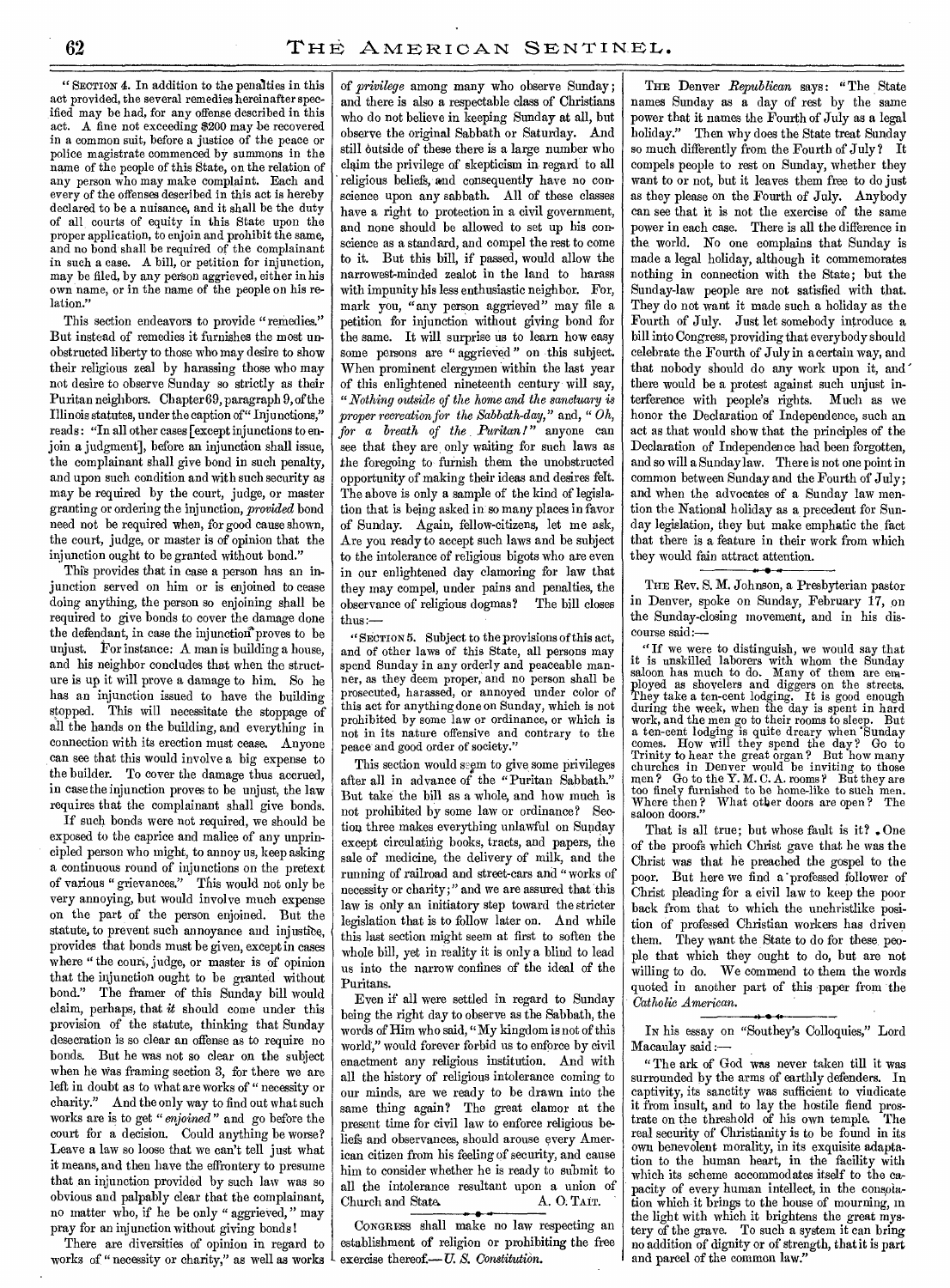